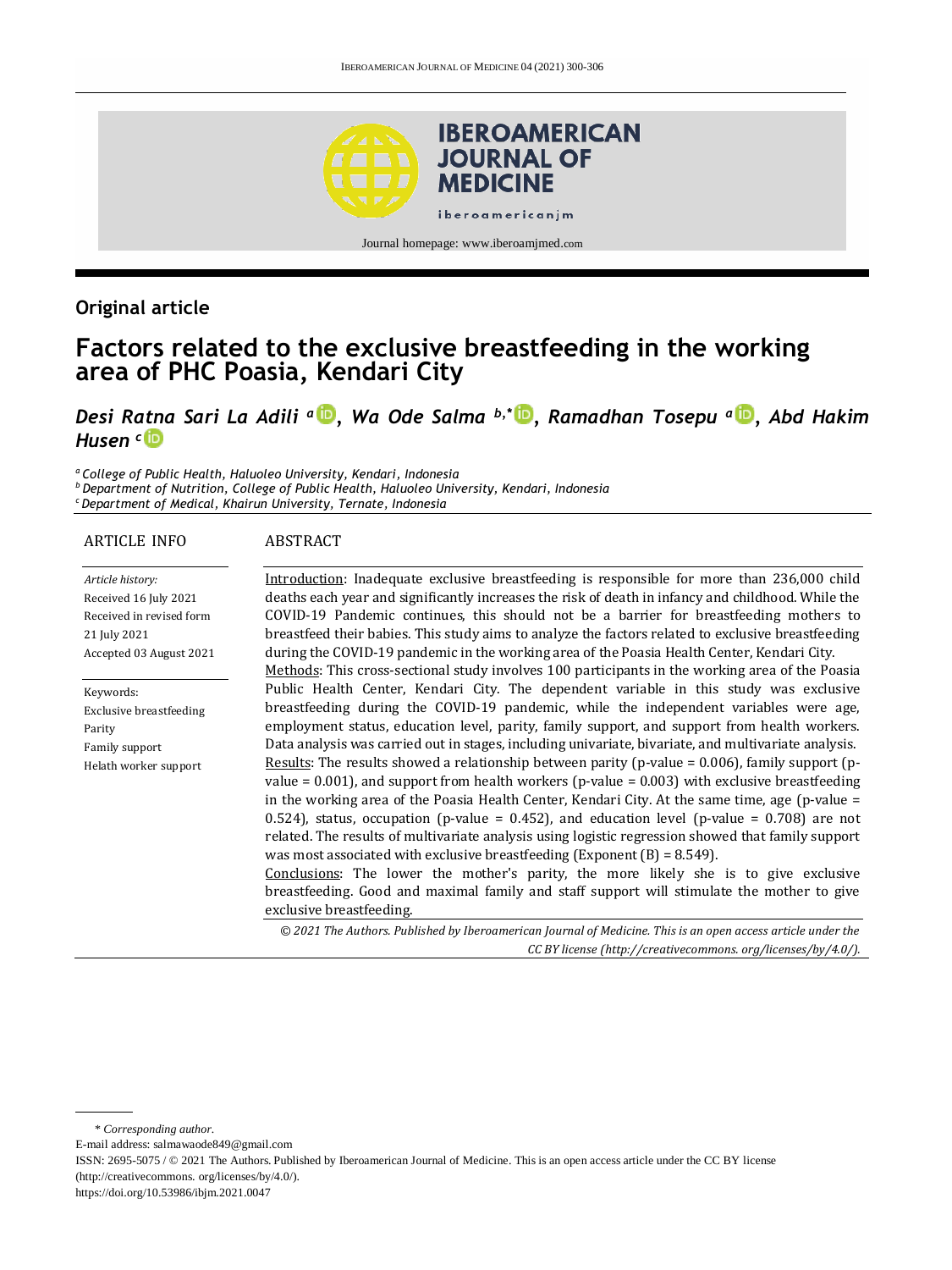# **Factores relacionados con la lactancia materna exclusiva en el área de trabajo de PHC Poasia, Kendari City**

| INFO. ARTÍCULO                                                                                                             | <b>RESUMEN</b>                                                                                                                                                                                                                                                                                                                                                                                                                                                                                                                                                                                                                                                                                                                                                                                                                                                                          |  |  |  |
|----------------------------------------------------------------------------------------------------------------------------|-----------------------------------------------------------------------------------------------------------------------------------------------------------------------------------------------------------------------------------------------------------------------------------------------------------------------------------------------------------------------------------------------------------------------------------------------------------------------------------------------------------------------------------------------------------------------------------------------------------------------------------------------------------------------------------------------------------------------------------------------------------------------------------------------------------------------------------------------------------------------------------------|--|--|--|
| Historia del artículo:<br>Recibido 16 Julio 2021<br>Recibido en forma revisada<br>21 Julio 2021<br>Aceptado 03 Agosto 2021 | Introducción: La lactancia materna exclusiva inadecuada es responsable de más de 236.000<br>muertes infantiles cada año y aumenta significativamente el riesgo de muerte en la infancia y la<br>niñez. Mientras continúa la pandemia de COVID-19, esto no debería ser una barrera para que las<br>madres que amamantan amamanten a sus bebés. Este estudio tiene como objetivo analizar los<br>factores relacionados con la lactancia materna exclusiva durante la pandemia Covid-19 en el<br>área de trabajo del Centro de Salud Poasia, ciudad de Kendari.                                                                                                                                                                                                                                                                                                                            |  |  |  |
| Palabras clave:<br>Lactancia materna<br>exclusiva<br>Paridad<br>Apoyo familiar<br>Apoyo al personal sanitario              | Métodos: Este estudio transversal involucró a 100 participantes en el área de trabajo del Centro<br>de Salud Pública de Poasia, ciudad de Kendari. La variable dependiente en este estudio fue la<br>lactancia materna exclusiva durante la pandemia de COVID-19, mientras que las variables<br>independientes fueron edad, situación laboral, nivel educativo, paridad, apoyo familiar y apoyo<br>de los trabajadores de la salud. El análisis de los datos se realizó por etapas, incluyendo análisis<br>univariante, bivariado y multivariado.                                                                                                                                                                                                                                                                                                                                       |  |  |  |
|                                                                                                                            | Resultados: Los resultados mostraron una relación entre la paridad (valor $p = 0.006$ ), el apoyo<br>familiar (valor $p = 0.001$ ) y el apoyo de los trabajadores de la salud (valor $p = 0.003$ ) con la<br>lactancia materna exclusiva en el área de trabajo de la Salud Poasia. Centro, ciudad de Kendari. Al<br>mismo tiempo, la edad (valor de $p = 0.524$ ), el estado, la ocupación (valor de $p = 0.452$ ) y el nivel<br>de educación (valor de $p = 0.708$ ) no están relacionados. Los resultados del análisis multivariado<br>mediante regresión logística mostraron que el apoyo familiar estaba más asociado con la<br>lactancia materna exclusiva (exponente $(B) = 8.549$ ).<br>Conclusiones: Cuanto menor sea la paridad de la madre, mayor es la probabilidad de que dé<br>lactancia materna exclusiva. Un buen y máximo apoyo familiar y del personal estimulará a la |  |  |  |
|                                                                                                                            | madre a dar lactancia materna exclusiva.                                                                                                                                                                                                                                                                                                                                                                                                                                                                                                                                                                                                                                                                                                                                                                                                                                                |  |  |  |
|                                                                                                                            | © 2021 Los Autores. Publicado por Iberoamerican Journal of Medicine. Éste es un artículo en acceso abierto<br>bajo licencia CC BY (http://creativecommons.org/licenses/by/4.0/).                                                                                                                                                                                                                                                                                                                                                                                                                                                                                                                                                                                                                                                                                                        |  |  |  |
|                                                                                                                            | HOW TO CITE THIS ARTICLE: La Adili DRS, Salma WO, Tosepu R, Husen AH. Factors related to the exclusive breastfeeding in the                                                                                                                                                                                                                                                                                                                                                                                                                                                                                                                                                                                                                                                                                                                                                             |  |  |  |
|                                                                                                                            | working area of PHC Poasia, Kendari City. Iberoam J Med. 2021;3(4):300-306. doi: 10.53986/ibjm.2021.0047.                                                                                                                                                                                                                                                                                                                                                                                                                                                                                                                                                                                                                                                                                                                                                                               |  |  |  |

### **1. INTRODUCTION**

The World Health Organization (WHO) and the United Nations International Children's (UNICEF) in the Global Strategy for Infant and Young Child Feeding regulate the best feeding pattern for infants from birth to two years of age to improve the quality of health in infants and children by providing breast milk [1]. Mother (ASI) to the baby immediately within one hour after the baby is born, giving only breast milk or exclusive breastfeeding from birth until the baby is 6 (six) months old, providing complementary foods for breast milk (MPASI) since the baby is 6 (six) months to 24 months and continue breastfeeding until the child is 24 months or older [2, 3].

Inadequate breastfeeding is responsible for more than 236,000 child deaths each year and significantly increases the risk of death in infancy and childhood [4]. On the other hand, optimal and exclusive breastfeeding can protect against post-neonatal mortality [5]. In developing countries, infants who are not breastfed have higher rates

of diarrhea and respiratory disease [6]. A cohort case study in Ghana found an increased risk of neonatal death with an increased delay in starting breastfeeding from 1 hour to the seventh day. Overall, 16% of neonatal deaths could be saved if all infants were breastfed from day 1 and 22% if breastfeeding was started within one day, the first hour after birth. In addition, a similar study in Bangladesh concluded that infant mortality could be reduced by almost one-third in prevalence because they do not breastfeed significantly increased the risk of the baby getting sick and infected with infectious diseases [7, 8].

Currently, Indonesia is trying to reduce the number of malnutrition, both stunting and wasting, as stated in the 2020-2024 National Medium Term Development Plan (NMTDP). In the national strategy to accelerate stunting prevention, it is stated that nutrition services are carried out inside and outside the building including promotive, preventive, curative and rehabilitative services with an intervention target of the first 1000 days of baby groups (Pregnant Mothers, Breastfeeding Mothers, infants 0-23 months), toddlers and adolescents [9]. The main nutritional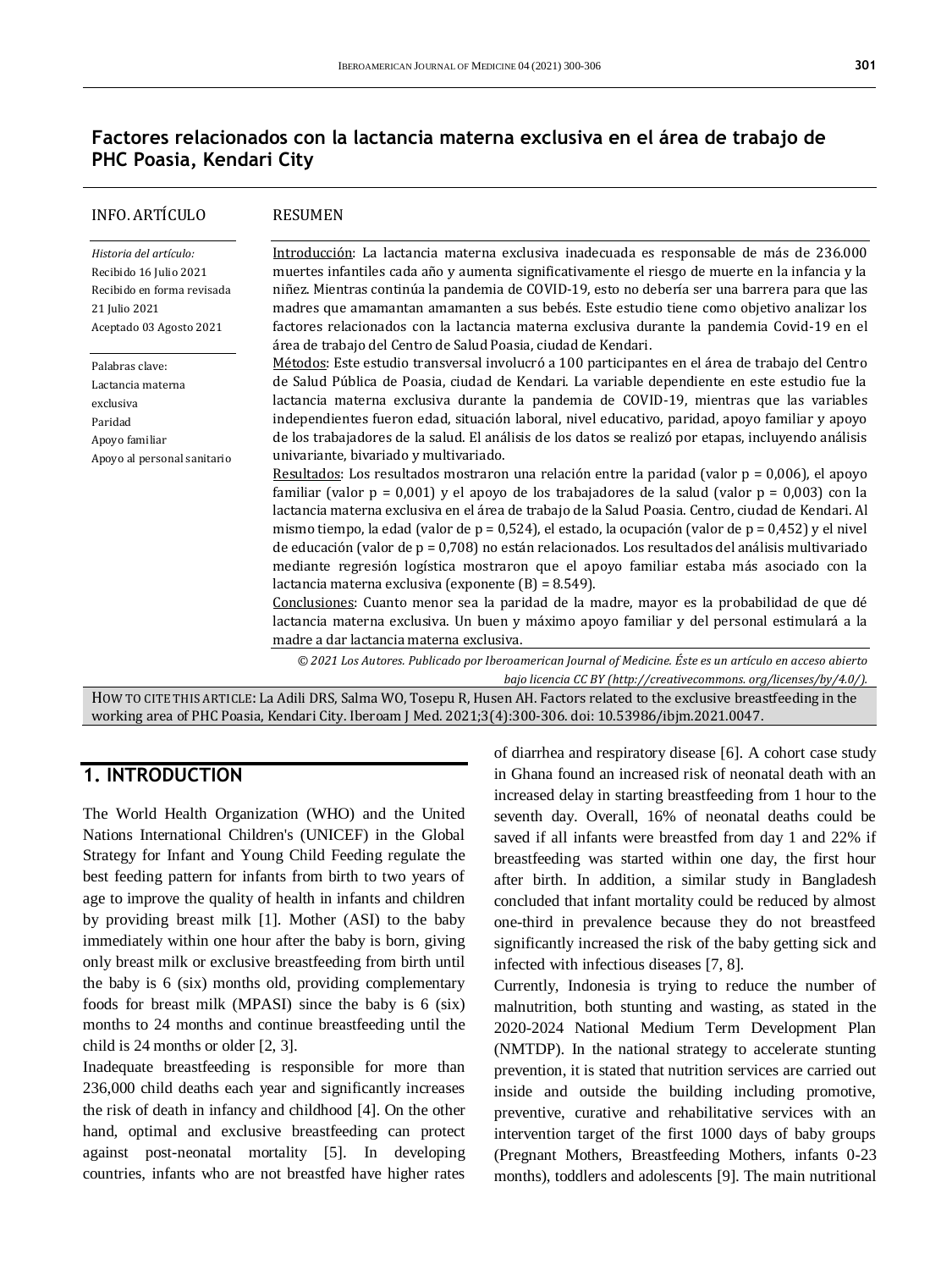service activities carried out are: counseling and nutritional supplementation for pregnant women such as Blood Boosting Tablets (BBT) and additional food for pregnant women with CED (Chronic Energy Deficiency), promotion and counselling of ICF (Infant and Child Feeding), IEB (Initiation Early Breastfeeding), Exclusive Breastfeeding, MP-ASI and continuing breastfeeding for up to 2 years or more, monitoring the growth of toddlers, nutritional supplementation for toddlers (vitamin A and additional food for undernourished children under five), handling malnourished toddlers, and BBT supplementation (Blood Supplement Tablets) in adolescent girls [10].

The low number of breastfeeding mothers is caused by the lack of awareness of a mother on breastfeeding for child growth. In addition, the level of education and low knowledge of access to complete information related to exclusive breastfeeding and its essential role in optimal child growth and development and protecting against infectious diseases, as well as breastfeeding by holding the child close to the body, also strengthens the emotions of the mother and child which can make children have personal resilience and can live independently in the future [11].

Other factors contribute to the low coverage of exclusive breast-feedings such as weaning early habitual of local people, no adequate socialization and advocacy, few hospitals carry out ten steps successful breastfeeding, lack of health workers concern, lacking breastfeeding counsellors, and incomplete recording and reporting from health facilities which only reached 55.56% out of the target 85%. Although it increased from the previous year, it was not significant and still far from the national target. It was recorded that only Kendari City approached the target with achievement of 80.43%. If it is associated with K4 coverage and delivery by health workers, these results do not seem to correlate positively, both regionally and in terms of achievement [12]. Based on the 2018 Basic Health Research (BHR) data, the rate of exclusive breastfeeding is only. The number of exclusive breastfeeding rates may be getting worse with the COVID-19 pandemic [13].

The outbreak of COVID-19, the emergency response status followed by the policy of Large-Scale Social Restrictions (LSSR), will have a significant impact not only on community activities but also on the economic conditions of most people who work in the informal sector. It is feared that it will affect the decline in access and purchasing power of the community to fulfil nutritious food [14]. If this is not anticipated, there will be food and nutrition insecurity, especially in areas identified as vulnerable. Food and nutrition insecurity increases the risk of acute

nutritional problems (under-nutrition and malnutrition) in vulnerable groups; even chronic nutrition problems (stunting) may increase if the COVID-19 emergency response is established for a long time (prolonged emergency) [15].

A preliminary study was conducted in the Poasia Health Center Work Area, where the number of babies in 2020 was 644 babies, 290 (45.03%) babies were exclusively breastfed, and 354 (54.97%) babies were not exclusively breastfed. The low level of exclusive breastfeeding in the region still needs to be studied and studied, especially from the causative factors. This problem underlies researchers to conduct research related to factors related to exclusive breastfeeding in the Work Area of the Poasia Health Center, Kendari City.

#### **2. METHODS**

The current cross-sectional study involved 100 participants in the working area of the Poasia Health Center, Kendari City, which was carried out on December 2020 - March 2021, selected by purposive sampling. Inclusion criteria are mothers who have babies aged 6-12 months, who are domiciled in the working area of the Poasia Health Center. while mothers who were sick during the study, mothers who gave birth to premature babies, mothers who were not willing to participate were excluded from the study.

Data were collected using a questionnaire containing questions about maternal characteristics, research variables, and exclusive breastfeeding. Characteristics of respondents include age, occupation, education and parity, family support, staff support, while exclusive breastfeeding means that infants up to 6 months of age do not receive additional food. The age variable is divided based on the age division from BPS Kendari City, 2016. The level of education is divided into high education and low education. Variable types of work are divided into working and not working. The sample criteria followed in this study were all mothers who were six months old and had a husband. Furthermore, the data that has been collected was analyzed bivariate using the Chi-Square test and logistic regression with the help of SPSS version 16.0 to determine the difference in proportions using the level of significance 0.05, which is presented descriptively and tables. This research has been approved by the Haluoleo University Health Research Ethics Commission numbered: 21/KEPK-IAKMI/III/2021.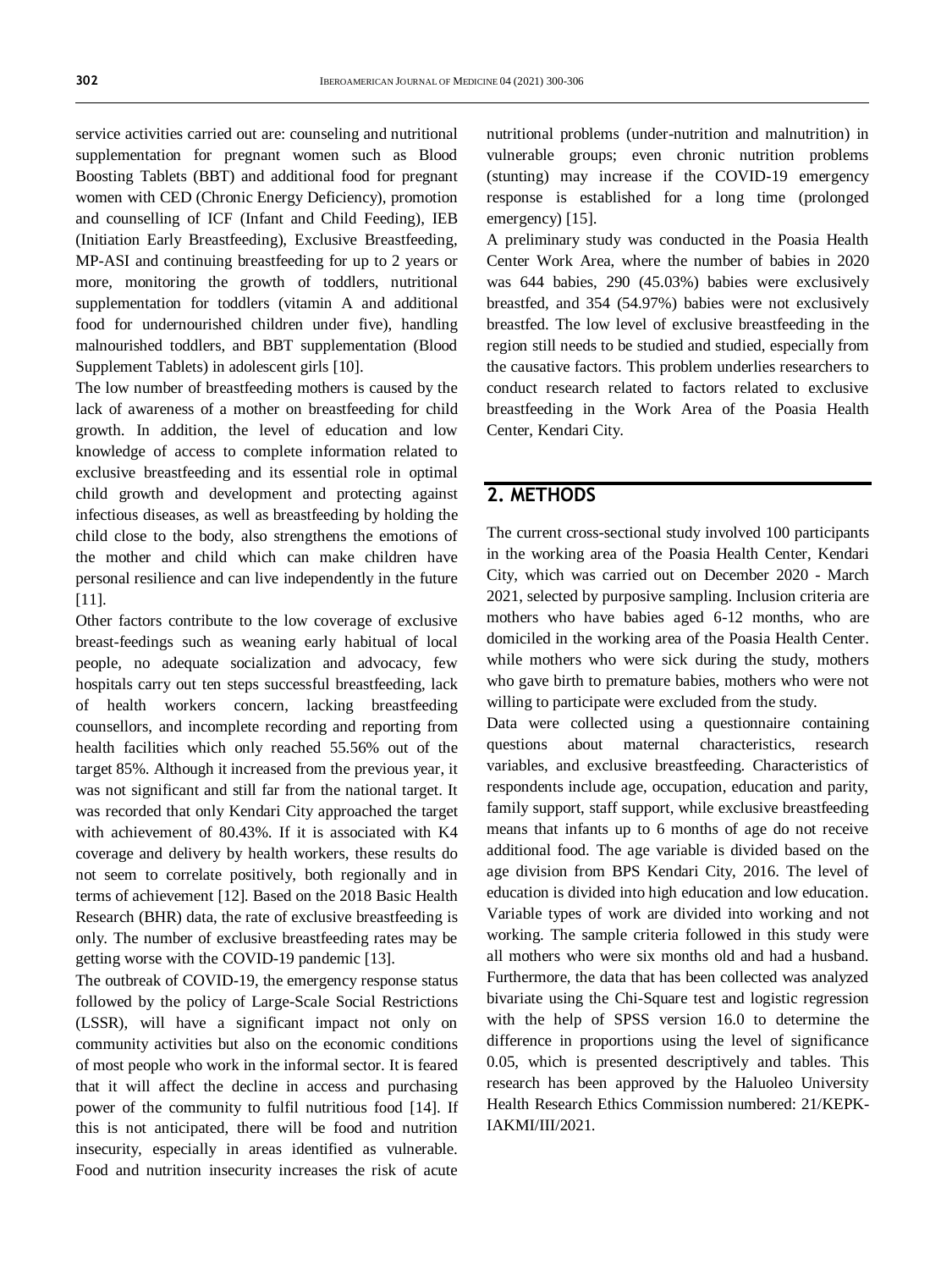### **3. RESULTS**

The results of this study are presented in textual and tabular forms to simplify and facilitate data interpretation, and data presentation is made in the form of the frequency distribution of respondents according to the variables studied. The results of this study are also presented with univariate and bivariate analysis.

The description of the mother's characteristics, research variables and the results of the analysis with exclusive breastfeeding can be seen in Table 1.

Most of the respondents shown in Table 1 who gave exclusive breastfeeding were 90%, the mother's age was dominated by 26-30 years in the exclusive breastfeeding group, the dominant mother's education level was high, and the work status was in the category of not working, low parity, good family support, and health worker support good. In the non-exclusive breastfeeding group, the distribution of respondents was dominant in the age of 30 years, the level of education was high, the employment status was more or less, the high and low parity were the same, the family support was in less, and the support from the health worker was dominantly good.

family support with an Exponent value  $(B) = 8.549$  with an R square value  $= 37.8\%$ , meaning that the results of this test can explain exclusive breastfeeding by 37.8%. The three variables tested affected only 37.8% of exclusive breastfeeding, while 62.2% of mothers who gave exclusive breastfeeding were influenced by other factors not examined.

### **4. DISCUSSION**

Respondents in the age range of 20-35 years are adults where at this age, mothers can solve problems well, one of which will seek accurate information related to exclusive breastfeeding. Mothers aged < 20 years are considered immature both spiritually and physically, so that mothers will rely on others to provide exclusive breastfeeding. Mothers >35 years old begin to experience changes in their hormonal system so that the milk production produced decreases and will become an obstacle for mothers to breastfeed exclusively [16].Most mothers who gave exclusive breastfeeding were aged 20-35 years and gave exclusive breastfeeding, although statistically, no

| Table 1. Results of analysis of respondents characteristics and research variables with exclusive breastfeeding |                                                    |                                                 |         |  |  |  |  |
|-----------------------------------------------------------------------------------------------------------------|----------------------------------------------------|-------------------------------------------------|---------|--|--|--|--|
| <b>Variables</b>                                                                                                | <b>Exclusive breastfeeding</b><br>$\mathbf{n}(\%)$ | Not-exclusive breastfeeding<br>$\mathbf{n}(\%)$ | p-value |  |  |  |  |
| Maternal age (years)                                                                                            |                                                    |                                                 |         |  |  |  |  |
| $19-25$                                                                                                         | 22(91.7)                                           | 2(8.3)                                          | 0.524   |  |  |  |  |
| $26 - 30$                                                                                                       | 39(92.9)                                           | 3(7.1)                                          |         |  |  |  |  |
| $\geq$ 31                                                                                                       | 29(85.3)                                           | 5(14.7)                                         |         |  |  |  |  |
| <b>Mothers education</b>                                                                                        |                                                    |                                                 |         |  |  |  |  |
| High                                                                                                            | 68 (90.7)                                          | 7(9.3)                                          | 0.708   |  |  |  |  |
| Low                                                                                                             | 22(88.0)                                           | 3(12.0)                                         |         |  |  |  |  |
| Working status of mothers                                                                                       |                                                    |                                                 |         |  |  |  |  |
| Working                                                                                                         | 21(95.5)                                           | 1(4.5)                                          | 0.452   |  |  |  |  |
| Not working                                                                                                     | 69 (88.5)                                          | 9(11.5)                                         |         |  |  |  |  |
| Parity                                                                                                          |                                                    |                                                 |         |  |  |  |  |
| High                                                                                                            | 10(66.7)                                           | 5(33.3)                                         | 0.006   |  |  |  |  |
| Low                                                                                                             | 80(94.1)                                           | 5(5.9)                                          |         |  |  |  |  |
| <b>Family support</b>                                                                                           |                                                    |                                                 |         |  |  |  |  |
| Good                                                                                                            | 79 (95.2)                                          | 4(4.8)                                          | 0.001   |  |  |  |  |
| Less                                                                                                            | 11(64.7)                                           | 6(35.3)                                         |         |  |  |  |  |
| <b>Health work support</b>                                                                                      |                                                    |                                                 |         |  |  |  |  |
| Good                                                                                                            | 89 (92.7)                                          | 7(7.3)                                          | 0.003   |  |  |  |  |
| Less                                                                                                            | 1(25.0)                                            | 3(75.0)                                         |         |  |  |  |  |

The chi-square test showed that the variables that were statistically significant  $p < 0.25$  and related to exclusive breastfeeding were parity, family support, and health care workers' support, while the variables of age, education level, and employment status were not related, so the three significant variables were included in the following analysis. The results of the logistic regression test can be presented in Table 2.

significant relationship was found. In this study, almost all age ranges gave breastfeeding up to 6 months without complementary foods. This study showed that the prevalence of exclusive breastfeeding and the duration of breastfeeding for six months were higher in older mothers.

This is in line with a previous study conducted in the Sungai Raya Dalam PHC working area in 2013, which found that there was no relationship between age and exclusive breastfeeding with  $p$  value  $= 0.200$ . However, in

The variable most related to exclusive breastfeeding is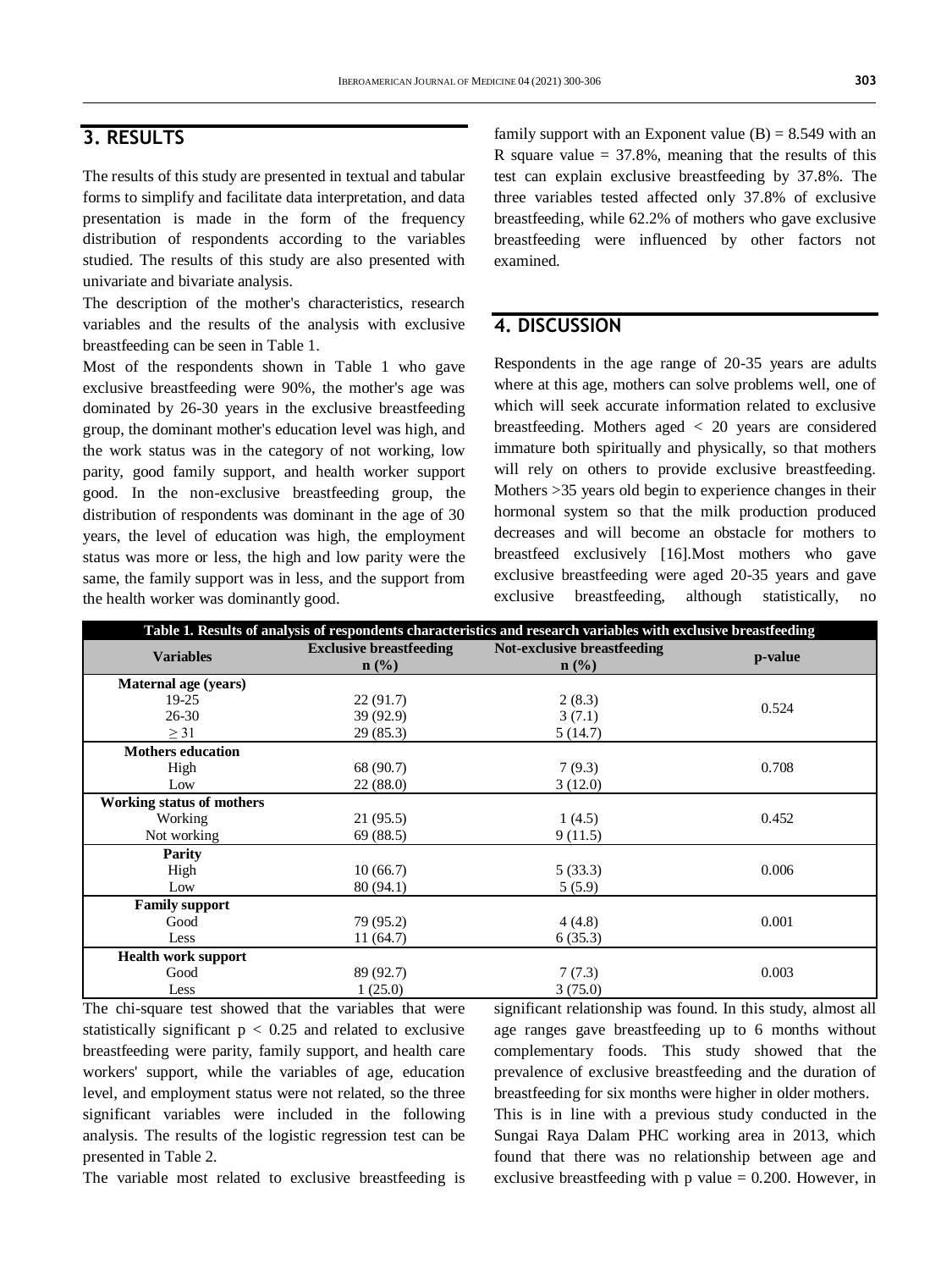contrast to previous studies that found a relationship between maternal age and exclusive breastfeeding, mothers aged 20-35 years gave more exclusive breastfeeding to their children, and the p-value  $= 0.025$  with OR value  $=$ 2.967 [17].

complementary foods with the purpose of the baby being full.

Work is not a reason to stop exclusive breastfeeding. A study explains the relationship between employment status and exclusive breastfeeding where working mothers tend

| Table 2. Results of analysis of multivariate analysis by logistic regression test |          |    |       |        |                          |              |  |  |
|-----------------------------------------------------------------------------------|----------|----|-------|--------|--------------------------|--------------|--|--|
| <b>Variables</b>                                                                  | B        | df | Sig.  | Exp(B) | 95.0% C.I. for<br>Exp(B) |              |  |  |
|                                                                                   |          |    |       |        | Lower                    | <b>Upper</b> |  |  |
| Parity                                                                            | $-1.778$ |    | 0.046 | 0.169  | 0.029                    | 0.968        |  |  |
| <b>Family support</b>                                                             | 2.146    |    | 0.010 | 8.549  | 1.658                    | 44.097       |  |  |
| <b>Health worker</b><br>support                                                   | 1.954    |    | 0.153 | 7.055  | 0.484                    | 102.808      |  |  |
| Constant                                                                          | $-2.869$ |    | 0.356 | 0.057  |                          |              |  |  |
| R Square = $37.8\%$                                                               |          |    |       |        |                          |              |  |  |

Bayley and colleagues' research has found that older mothers have more positive attitudes toward breastfeeding [18]. This positive attitude is influenced by psychological factors. Young mothers are more likely to express shame about breastfeeding if there are other people around when they want to breastfeed compared to older mothers [18]. Physiologically, mothers who give birth at the age of more than 30 years tend to experience delayed lacto genesis than younger mothers [19]. Mothers who experience delayed lacto genesis often lose confidence in breastfeeding and often state that breast milk is not enough for the baby so that the baby is often given prelacteal food [20].

The current study found that more highly educated mothers gave exclusive breastfeeding than mothers with low education (SMP and below). This means that the tendency of mothers to breastfeed without complementary foods until the baby is 6 months old is influenced by the mother's understanding of the benefits of breastfeeding for the baby's growth and development.

In the current study, the variable level of maternal education was not associated with exclusive breastfeeding. In line with previous research, which found that education did not affect exclusive breastfeeding, the information obtained regarding exclusive breastfeeding could not be practiced well by breastfeeding mothers [21]. The results of Asare et al.'s research are in line with the results of our study, where mothers who give exclusive breastfeeding are not always mothers with high levels of education but mothers with low levels of education are more able to apply exclusive breastfeeding due to other factors that support it, one of which is the local community culture. It was also found that the culture of feeding babies after a baby is a few days old has been passed down from generation to generation in the community's family living around the Poasia Public Health Center, Kendari City, so that even though the mother breastfeeds her baby, the respondents also provide formula milk and other

not to give exclusive breastfeeding. With the proper knowledge about breastfeeding, equipment for expressing breast milk, and support for the work environment, a mother can continue breastfeeding exclusively. With the demands and opportunities to help the family's economy, some mothers choose to work outside the home. Therefore, by working, mothers cannot have complete contact with their babies. As a result, mothers are more likely to give formula milk, which causes breastfeeding frequency to decrease and milk productivity to decrease. This situation causes mothers to stop breastfeeding, while mothers who do not work have free time and can make direct contact with babies while breastfeeding so that milk productivity becomes a lot [22]. Other studies also explain the possibility that working mothers are relatively burdened with office and home activities, so that mothers do not have sufficient time for direct contact with their babies [23]. The results of the existing research are in line with research conducted in Pelamunan Village, PHC Kramatwatu Work Area, namely mothers who give exclusive breastfeeding mostly are mothers who do not work where mothers who do not work have much free time so they can freely contact directly in the breastfeeding process and give breast milk exclusive [24].

Parity is a woman who has given birth [25]. Parity is divided into several terms such as primipara, which is a woman who has given birth to a fetus for the first time, multipara, which is a woman who has given birth to a fetus more than once; and grande multipara, which is a woman who has given birth to a fetus more than five times [26]. This study found a relationship between parity and exclusive breastfeeding where low parity (1-2) times tended to give exclusive breastfeeding to their babies during the COVID-19 pandemic.

Not in line with previous research explaining the relationship between parity and exclusive breastfeeding (p  $= 0.278$  [27], however, the results of this study were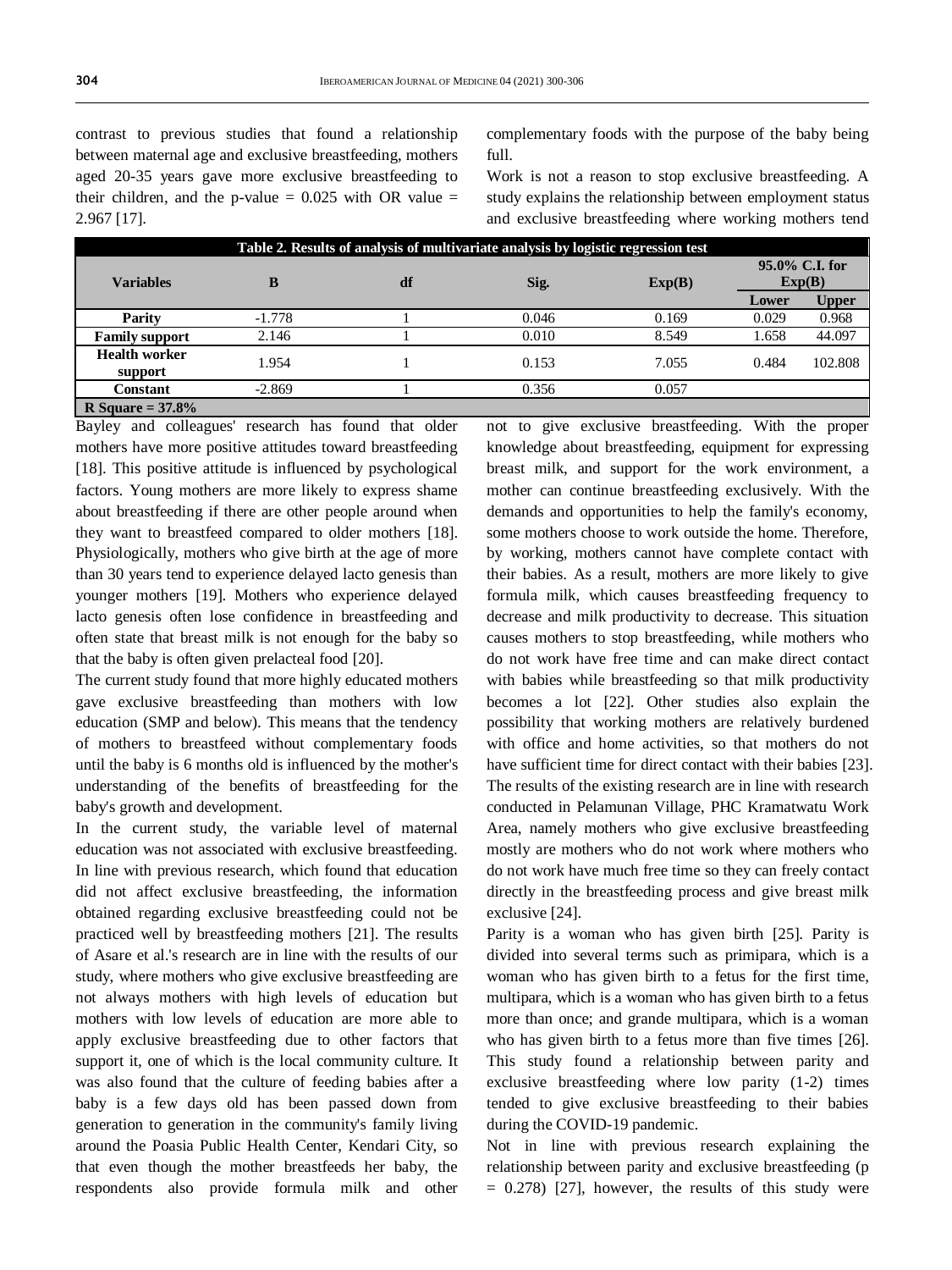different from our research, wherein this study the mother multi-para or grande-multipara have the opportunity to provide exclusive breastfeeding by 4.60 times compared to primi-parous mothers. This difference may be due to the parity categorization in our study being divided into high parity if the mother has given birth  $\geq$  three times so that many mothers have given birth twice (multi-para) but are still in the low parity category. Parity was associated with the mother's experience of breastfeeding. Mothers with more than one Parity will be more confident and able to overcome obstacles during the breastfeeding process (for example, how to overcome breast milk not coming out) so that multiparous or grande multiparous mothers are more likely to breastfeed exclusively [28].

Husband's support is one of the factors that influence the success of exclusive breastfeeding [29, 30]. In this study, it was shown that mothers who received husband's support were more likely to give exclusive breastfeeding than mothers who did not receive husband's support. The best way husbands can provide support to breastfeeding mothers is to act as breastfeeding fathers. A breastfeeding father is the support of a husband as a father to his wife to be successful in the breastfeeding process [31].The current study explains that with the support of the husband, the mother's emotional stability will be stable and motivated to provide her baby with good nutrition, namely exclusive breastfeeding, as evidenced by very few babies who are given additional food after being given education to husbands to provide support to their wives to breastfeed exclusively [32].The results of this study are in line with the theory of family or husband support in exclusive breastfeeding. Most of the husbands in the work area of the Kendari City Poasia support their wives in exclusive breastfeeding so that mothers get emotional support and practical assistance in exclusive breastfeeding.

The role of health workers at the research sites has been perfect. It was also found that mothers who received support from health workers were more likely to give exclusive breastfeeding than mothers who did not receive support from officers. Health workers always provide counselling to pregnant women and breastfeeding mothers about exclusive breastfeeding. Health workers are responsible for infant nutrition and health care [33]. Health workers have a unique position that can affect maternal health services, both before, during, and after pregnancy and childbirth [34]. Respondents received information about the Exclusive Breastfeeding program through the midwife, where they checked their pregnancy and had their baby checked after delivery. Midwives in the PHC area now also always carry out early initiation of breastfeeding

in every delivery. In several clinics in the location of this study, there are also particular records regarding infants who are exclusively breastfed.

Under the Government's policy that supports Early Initiation of Breastfeeding and the success of exclusive breastfeeding is influenced by health workers who can provide information about exclusive breastfeeding. In addition to providing counselling about exclusive breastfeeding, health workers also provide other assistance, such as conducting home visits and counselling about the Family Planning (KB) program [35].

### **5. LIMITATIONS**

We encountered several difficulties in collecting primary data through distributing questionnaires directly to the intended respondents, which became a limitation of the study; so that researchers needed a long time to find respondents who met the research criteria. This is related to the incomplete data on mothers who have babies aged 6-24 months and gave birth outside the Poasia Health Center.

### **6. ACKNOWLEDGEMENTS**

We express our gratitude to those who have contributed to the implementation of this research. Thanks to the postgraduate director of the Faculty of Public Health, Haluoleo University, and the dean, thanks to the head of the Poasia Public Health Center, Kendari City.